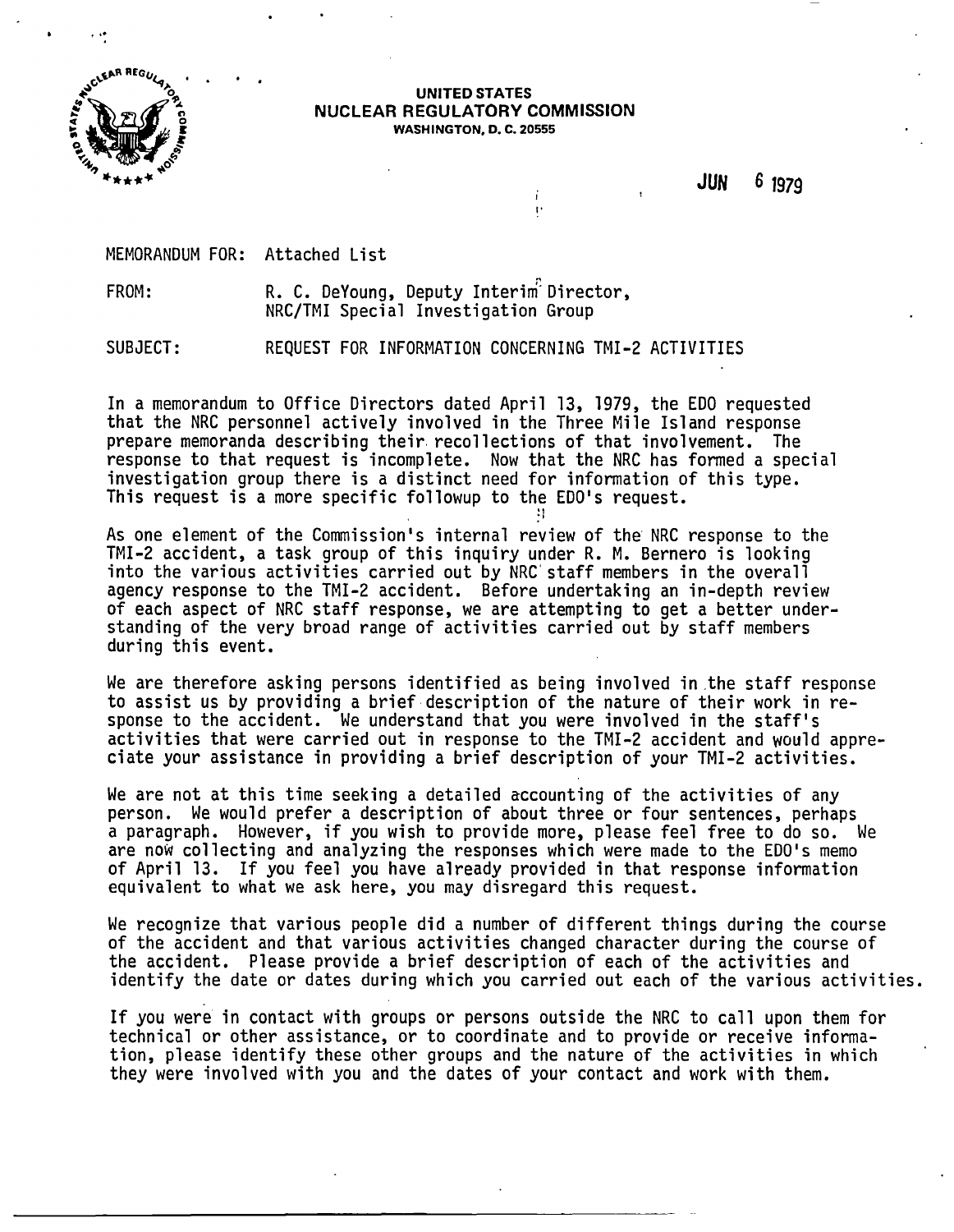Attached List -2-

..

If we need specific documentation or greater detail, we will contact you again.<br>But for now what we would like is some help in getting a better overall picture of the wide range of activities actually carried out by the staff members during<br>the course of NRC's response to the TMI-2 event.

Please provide us with your response by June 15, 1979. Responses should be sent to R. Bernero, Task Leader, Task Group No. 5, 4th Floor, Arlington Road Building.

Responses to the EDO's April 13 memorandum and to this request will be placed in the Three Mile Island special document room and will be available under the Freedom.of Information Act.

// / *Ali Guerray*<br>R. C. DeYoung, Deputy Interim Director,

NRC/TMI Special Investigation Group

 $\mathbb{F}_{\mathbb{Z}_p}$ 

 $\mathcal{L}_{\mathcal{A}}$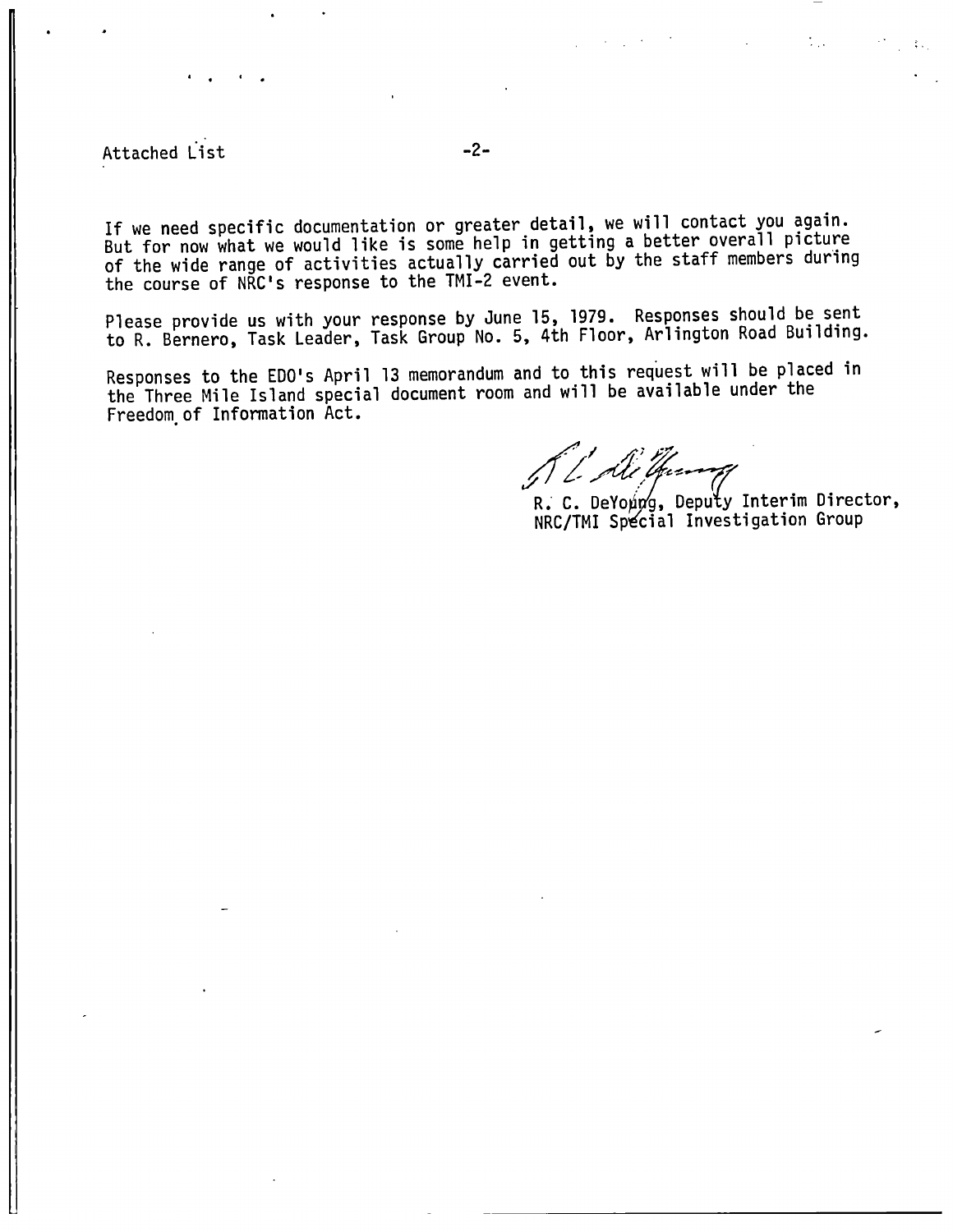#### DISTRIBUTION

| Κ.  | Cornell     |
|-----|-------------|
| Н.  | Ornstein    |
| F.  | Miraglia    |
| L.  | Crocker     |
| Т.  | Cox         |
| G.  | Chipman     |
| Н.  | Schierling  |
| R.  | Bellamy     |
| L.  | Battist     |
| D.  | Smith       |
| R.  | Bernero     |
| R.  | Budnitz     |
| W.  | Lanning     |
| W.  | Johnston    |
| Μ.  | Picklesimer |
| М.  | Cunningham  |
| R.  | Engelken    |
| Н.  | North       |
|     |             |
| 0SP |             |

. . . . . .  $\mathbb{E}\left[\mathbf{r}_i\right]$ 

| R.<br>Н.<br>Μ.<br>T.<br>S.<br>R.<br>S.<br>F.<br>T.<br>Α.<br>$\mathsf{S}_{\bullet}$<br>J. | DeFayette<br>Gaut<br>Sanders<br>Clevenger<br>Solomon<br>Jaske<br>Schwartz<br>Young<br>Elsasser<br>Robart<br>Weissburg<br>W. Kerr<br>Lubenau<br>J. Vaden<br>J. McGrath |
|------------------------------------------------------------------------------------------|-----------------------------------------------------------------------------------------------------------------------------------------------------------------------|
|                                                                                          | J. Kendig<br>J. Ashley                                                                                                                                                |
| OIP                                                                                      |                                                                                                                                                                       |
| W.<br>Н.<br>K.<br>E.<br>K.                                                               | J. Shea<br>LaVine<br>Faulkner<br>D. Chenier<br>R. Senseney<br><b>Burke</b><br>M. Johnson<br>R. Hauber<br>E. Browns<br>Szent-Ivany<br>Frank                            |

### SIG NRR

| D.<br>Р. | Crutchfield<br>M. Aycock<br>Riehm<br>W. Paulson<br>J. Saltzman<br>I. Dinitz<br>N. Atkins<br>R. Wood<br>R. Weiner<br>R. Boyd |    |
|----------|-----------------------------------------------------------------------------------------------------------------------------|----|
| SB       |                                                                                                                             |    |
| C.<br>J. | Heltemes<br>I. Villalva<br>W. Kane<br>J. Snell<br>P. O'Reilly<br>Conran                                                     |    |
|          | Advanced Reactors                                                                                                           | вr |

T. Speis<br>J. Carte<br>J. Long

| J. | Cartem |
|----|--------|

÷.

A. Marchese

#### Light Water Reactors

| s.<br>Varga<br>Williams<br>F.<br>Silver<br>Н.<br>Rood<br>Н.<br>Benedict<br>R.<br><b>Bockley</b><br>Β.<br>Peltier<br>I.<br>Angelo<br>J.<br>Bournia<br>Α.<br>Licitra<br>E.<br>P.<br>Collins<br>R.<br><b>Bursey</b><br>Campbel1<br>R.<br>Wilson<br>Β.<br>Boger<br>Β.<br>Szymanski<br>Τ.<br>Cooley<br>R.<br>Mahan<br>Κ.<br><b>Holman</b><br>J.<br>J.<br>Buzy |
|----------------------------------------------------------------------------------------------------------------------------------------------------------------------------------------------------------------------------------------------------------------------------------------------------------------------------------------------------------|
| QAB                                                                                                                                                                                                                                                                                                                                                      |
| Haass<br>W.<br>Gilray<br>J.                                                                                                                                                                                                                                                                                                                              |

R. McDermott D. Beckham B. Clayton F. Allenspach R. Denise R. Jackson J. Fairobent J. Go <sup>11</sup> J. Levine L. Brown W. Snell W. Corbin M. Fliegel T. Johnson T. Nicholson W. Bivins L. Hulman S. Acharya E. Branagan W. Britz<br>R. Gotchy C. Hinson<br>F. Congel T. Murphy<br>J. Nehemias W. Pasciak W. Burke<br>J. Boegli P. Stoddart R. Weller R. Bangart L. Bell F. Cardile J. Lee W. Travers F. Akstulewicz L. Bell J. Read F. Kantor L. Soffer J. Martin C. Ferrell R. Preibe W. Houston F. Schroeder W. Minners ICSB R. Satterfield C. Miller M. Srinivasan

- A. Szukiewicz
-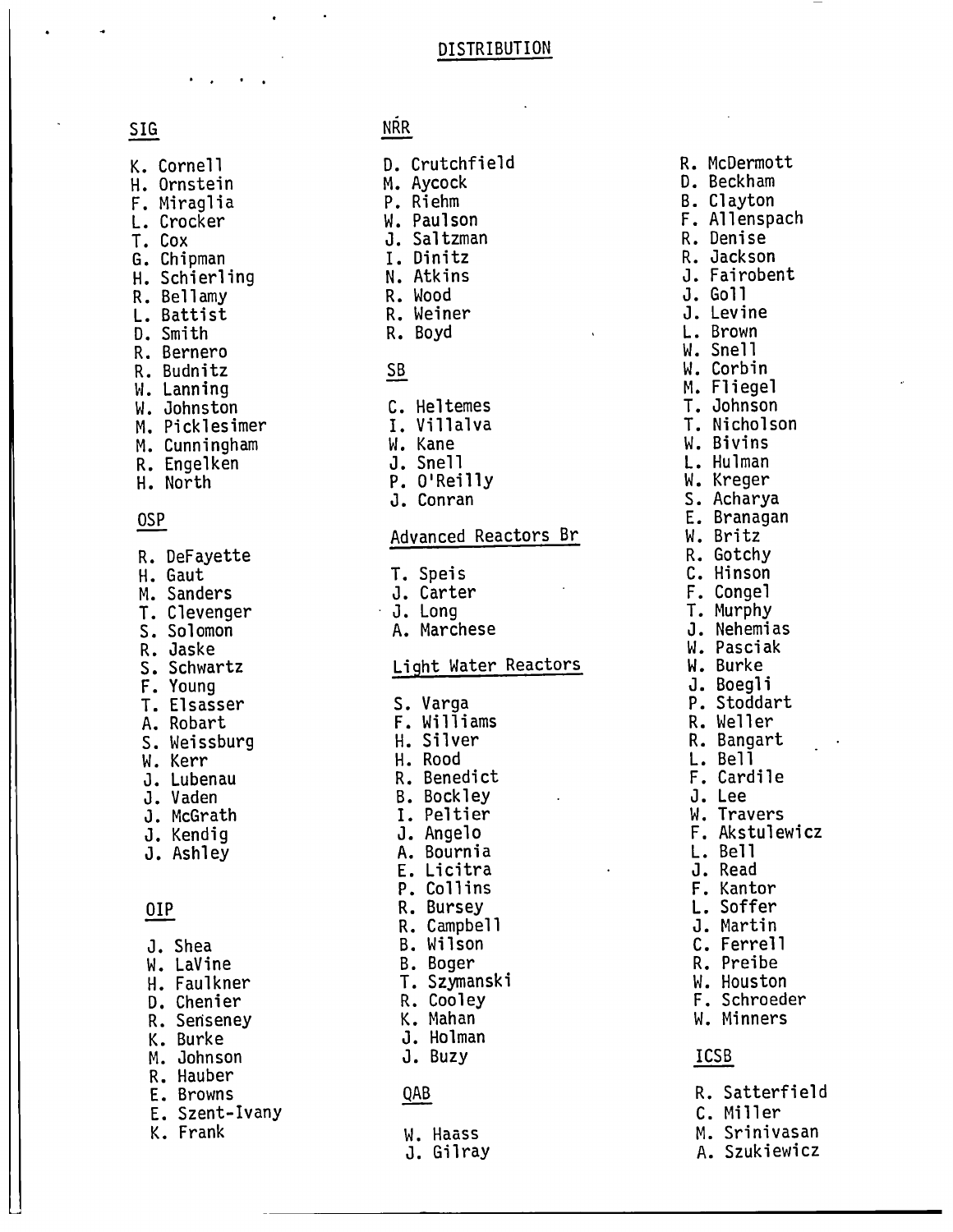#### DISTRIBUTION (Continued)

D. Thatcher T. Novak R. Emcn<br>
L. Beltracchi J. Mazetis R. Lo<br>
R. Scholl Sears R. Frahm J. Sears r. Bertracch.<br>R. Scholl B. Frahm J. Sears H. Daniels A. Ignatonis M. Wohl PSB B. Siegel PSB R. Fitzpatrick s. Israel M. Chiramal F. Ashe J. Olshinski ·J • Beard . J. Calvo G. Kelly E. Butcher T. Sullivan<br>F. Cherney <sup>I</sup>R. Gamble J. Shapaker K. Hoge , I H. Conrad T. Telford R. Johnson en de la compagne de la compagne de la compagne de la compagne de la compagne de la compagne de la compagne de<br>En la compagne de la compagne de la compagne de la compagne de la compagne de la compagne de la compagne de la K. Kniel W. Brooks<br>D. Fieno D. Fiene G. Knighton E. Im bro D. Fieno<br>R. Meyer A. Adensam S. Sands<br>A. Adensam S. Sands R. Meyer<br>D. Houston L. Barrett S. Diab<br>D. Houston L. Barrett S. Diab D. Nouscon<br>D. Powers G. Bland M. Mendonca u. Powers<br>J. Voglewede s. Block S. Block F. Coffman M. Tokar G. Cwalina s. Rubin

. .

D. Thatcher T. Novak R. Emch s. Newberry A. Thadani F. Rosa B. Cox G. Lain as F. Orr E. Wenzinger ASB G. Graves J. Burdo in J. Watt P. Shemanski v. Benaroya N. Wagner D. Tandi J. Wermiel M. Rubin I. Ahmed e: Matthews 2. Rosztoczy T. Dunning<br>
2. Rosztoczy T. Dunning<br>
2. Rosztoczy T. Dunning<br>
2. Rosztoczy T. Dunning<br>
2. Rosztoczy T. Dunning P. Matthews (1998) 2. Nosztoczy (1998) S. MacKay<br>J. Knight (1998) P. Norian (1998) S. MacKay F. Odar T. Lee<br>S. Salah L. Der MEB S. Salah S. Salah (Rederian L. Derderian M. Jensen N. J. Knight W. Jensen J. Knight<br>E. Throm The Cherney Theorem J. Guttman Communications of the Communications of the Communications of the Communication<br>
The Cherney Theorem Communications of the Communications of the Communications of the Communications of the C<br> J. Rajan L. Phillips G. Holahan v. Noonan SEB N. Lauben R. Klecker W. Hodges B. Kiaw<br>
B. Sheron M. Herring P. Kuo B. Sheron K. Herring r. Kub<br>R. Lipinski Marta R. Audette M. J. Martore W. Butler J. Strosnider MTEB W. Milstead W. Milstead W. Hazelton W. Hazelton W. Hazelton W. Hazelton W. Hazelton W. Hazelton W. Hazelton W. Hazelton M. Schemen W. Hazelton M. Hazelton M. Hazelton M. Hazelton M. Hazelton M. Hazelton M. Hazelton M. J. Kudrich c. Cheng P. Tedesco AD/E&P K. Wichman K. Wichman K. AD/E&P K. Wichman K. Wichman K. Wichman K. All All All All All All A R. Tenesco<br>R. Ireland J. Zudans R. Martin J. Carter J. Fair H. Richings **EEB EEB** RSB

- 
- 
- 
- 
- 
- J. Dono hew L. Marsh
	-
	- H. VanderMolen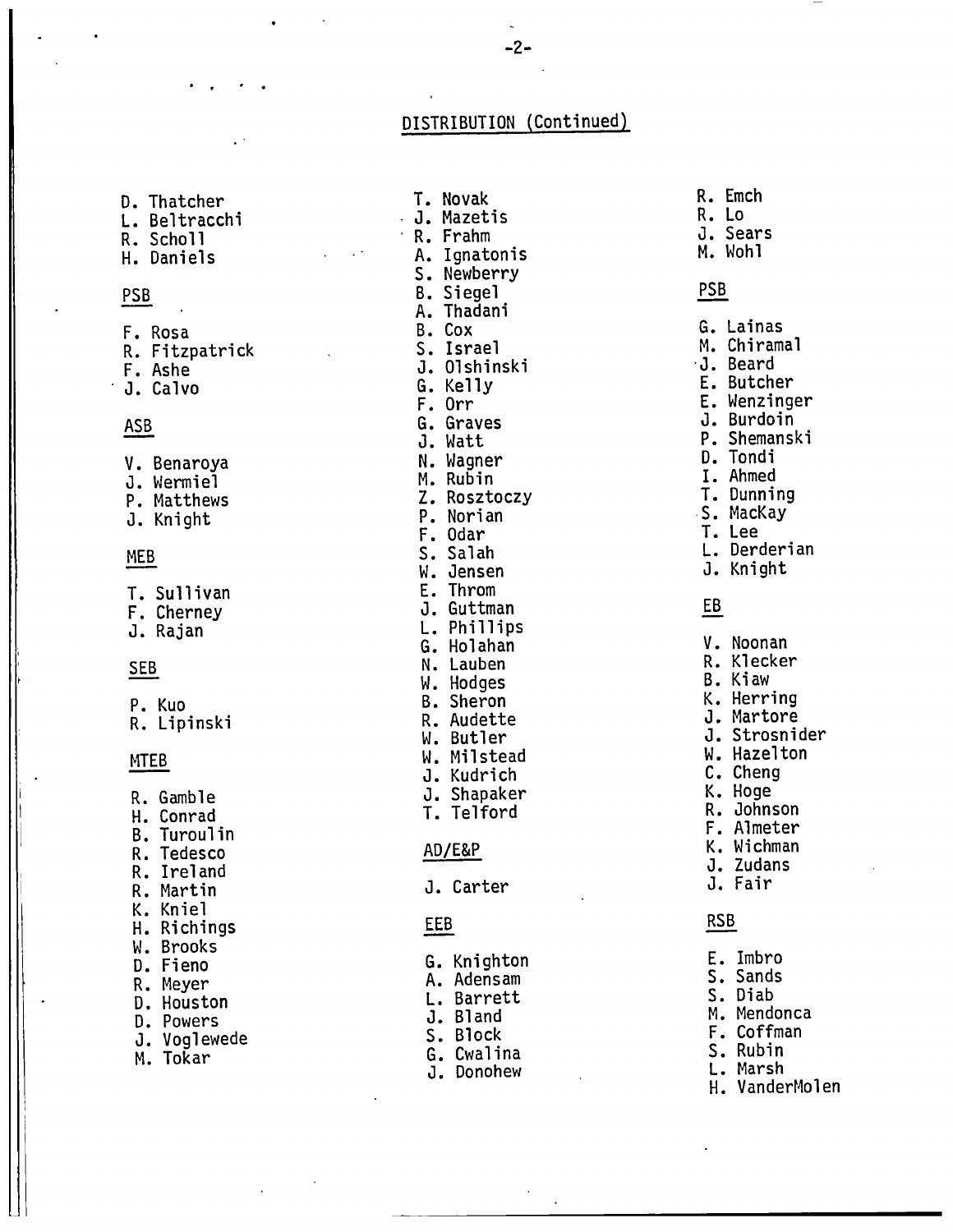C. Berlinger<br>K. Parczewski

. . . .

- 
- W. Mills
- R. Woods
- R. Lobel

#### SEP

- D. Davis N. Anderson
- M. Fletcher
- R. Snaider

### RS

M. Gaitani s W. Pasedag

#### $ORB-1$

A. Schwencer

#### ORB-2

- J. Wetmore
- J. Shea
- S. Nowicki<br>A. Burger
- T. Wambach
- R. Silver

#### ORB-4

R. Reid G. Zwetzig

### STS

- D. Brinkman<br>P. Wagner
- M. Virgilio
- R. Bottimore

### OSD

- K. Goll er
- R. Purple R. Baker
- 

J. Buchanan<br>L. Peterson N. Randall T. Nicholson R. Goldsmith M. Parsont<br>A. Brodsky H. Pettengil<br>D. Notley<br>F. Witt R. Minogue RES R. Scroggins M. Garver P. Griffin E. Berdeguez<br>T. Murley<br>B. Gabrier S. Fabic R. Cudlin P. Andersen W. Beckner D. Hoatson Y •. Hsu C. Kelber J. Larkins L. Rib<br>R. Sherry R. VanHouten N. Zuber W. Beach G. Bennett G. McPherson A. Serkiz L. Shotkin M. Stolzenberg L. Tong G. Marino P. McGrath<br>J. Murphy M. Taylor<br>R. Blond<br>R. Disalvo . P. Baranowski F. Arsenault K. Brown D. Robertson D. Disney D. Solberg P. Reed

C. Bartlett

F. Swanberg IE S. Bryan<br>P. McKee J. Riesland J. Stone F. Nolan G. Klingler C. DeBevec R. Woodruff<br>H. Wong D. Kirkpatrick<br>H. Wilber J. Sniezek L. Higginbotham<br>G. Bidinger<br>L. Cohen L. Cunningham

- E. Flack
- 
- J. Metzger<br>R. Meyer<br>D. Sly
- 
- E. Blackwood
- K. Whitt
- J. Gagliardo T. Martin
- 
- D. Hunter
- M. Sinkute
- R. Shewmaker
- E. Morris Howard

#### XOMA

- S. Showe P. Harmon P. Bernis A. Oxfurth xoos G. Gower
- J. Hegner<br>R. Paulus
- W. Ward
- B. Weiss
- T. Brockett
- G. Barber

# DISTRIBUTION (Continued)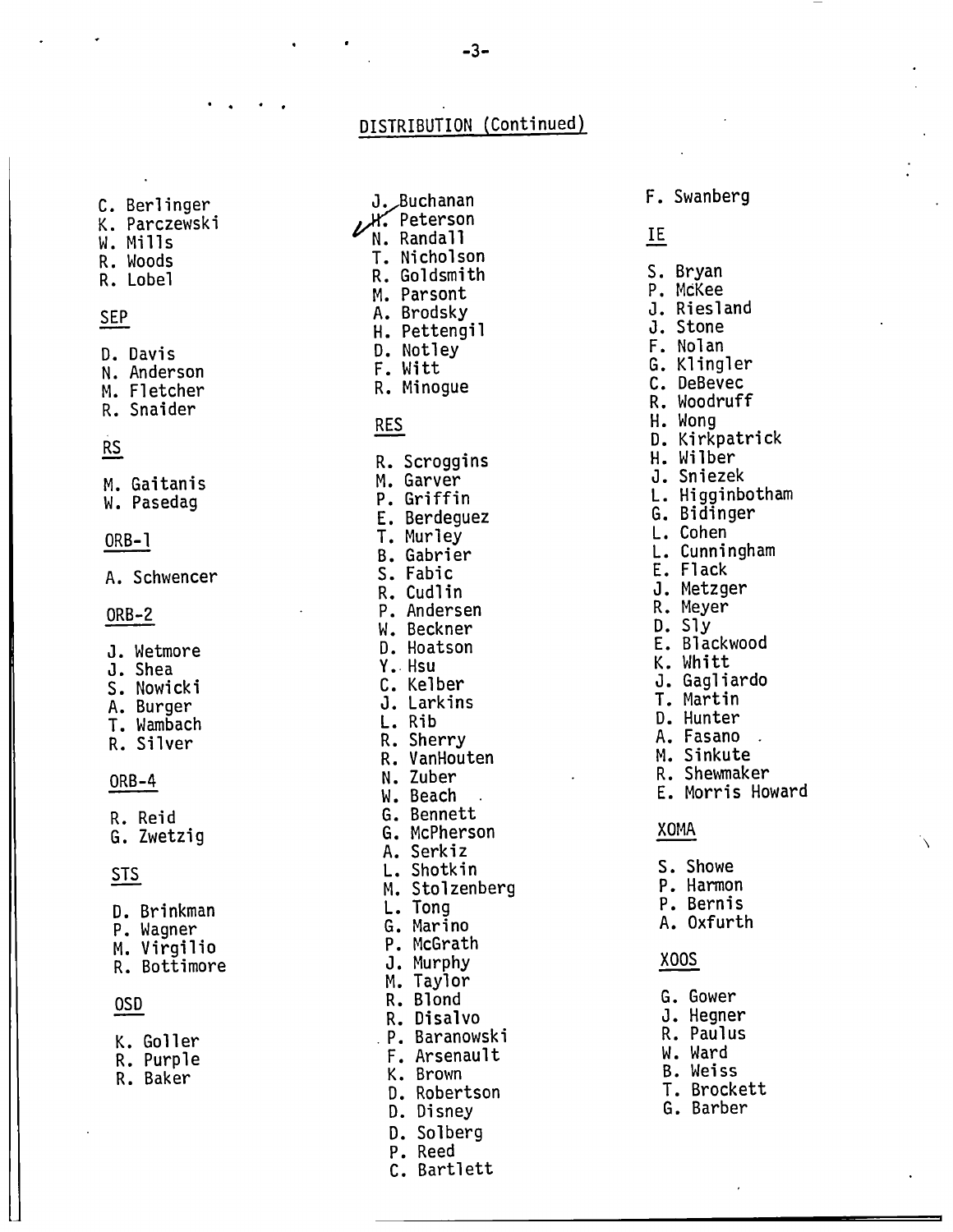#### DISTRIBUTION (Continued)

#### IE-1

R. Carlson S. Ebneter<br>R. McGaughy L. Tripp<br>J. Allan<br>G. Snyder E. Brunner<br>R. Keimig D. Haverkamp<br>D. Johnson W. Lazarus E. McCabe W. Raymond<br>D. Chaphton<br>L. Bettenhausen<br>T. Foley J. Higgins<br>G. Kalman W. Rekito T. Smith C. Cowgill H. Kister W. Baunack R. Conte J. Johnson R. Zimmerman D. Beckman W. Martin J. Devlin C. Gallina W. Madden M. Rogers R. Smith J. Joyner P. Bissett D. Holddy<br>E. Shaub R. Summers G. Smith. H. Crocker W. Kinney<br>J. Roth R. McClintock F. Costello

J. Glenn P. Jerman B. O'Neill M. Slobodien J. McGuiness P. Clemons D. Neely R. Nimitz K. Plumlee J. Serabian L. Thonus J. White G. Yuhas J. Stohr R. Bores D. Donaldson T. Jackson J. Kottan<br>M. Shanbaky P. Verbryke

J. Davis L. Friedman

#### IE-2

James P. O'Reilly<br>F. J. Long<br>C. M. Upright

#### FFMS Branch

J. T. Sutherland A. F. Gibson - Rad Support D. M. Collins S. C.Ewald C. M. Hosey · L. L. Jackson G. R. Jenkins<br>G. L. Troup R. W. Zavadoski<br>J. A. Wray W. J. Milsap<br>J. W. Hufham - ESP D. L. Andrews G. T. Gibson P. C. McPhail D. M. Montgomery W. W. Perry

R. E. Trojanowski J. R. Allen J. P. Potter- FF&MS R. A. Brown J. B. Kahle R. L. Woodruff H. W. Young RONS Branch R. C. Lewis H. C. Dance - Projects l G. A. Belisle<br>D. G. Hinckley T. J. McHenry<br>D. S. Price D. R. Quick R. H. Wessman F. S. Cantrell - Projects 2 W. T. Cottle A. K. Hardin J. L. Skolds<br>E. H. Verdery E. H. Verdery<br>F. Jape R. D. Martin - Nuclear Support<br>J. A. Dyer<br>J. A. McDonald A. G. Wagner H. L. Whitener P. J. Kellogg - Nuclear Support M. C. Ashenden W. M. Bradford T. J. Donat E. J. Ford H. D. Jenkins B. T. Moon J. E. Ouzts W. A. Ruhlman IE-3 James C. Keppler Gen W. Roy Richard J. Strasma Robert J. Marsh

W. L. Axelson R. E. Burgin B. B. Dicey T. H. Essig